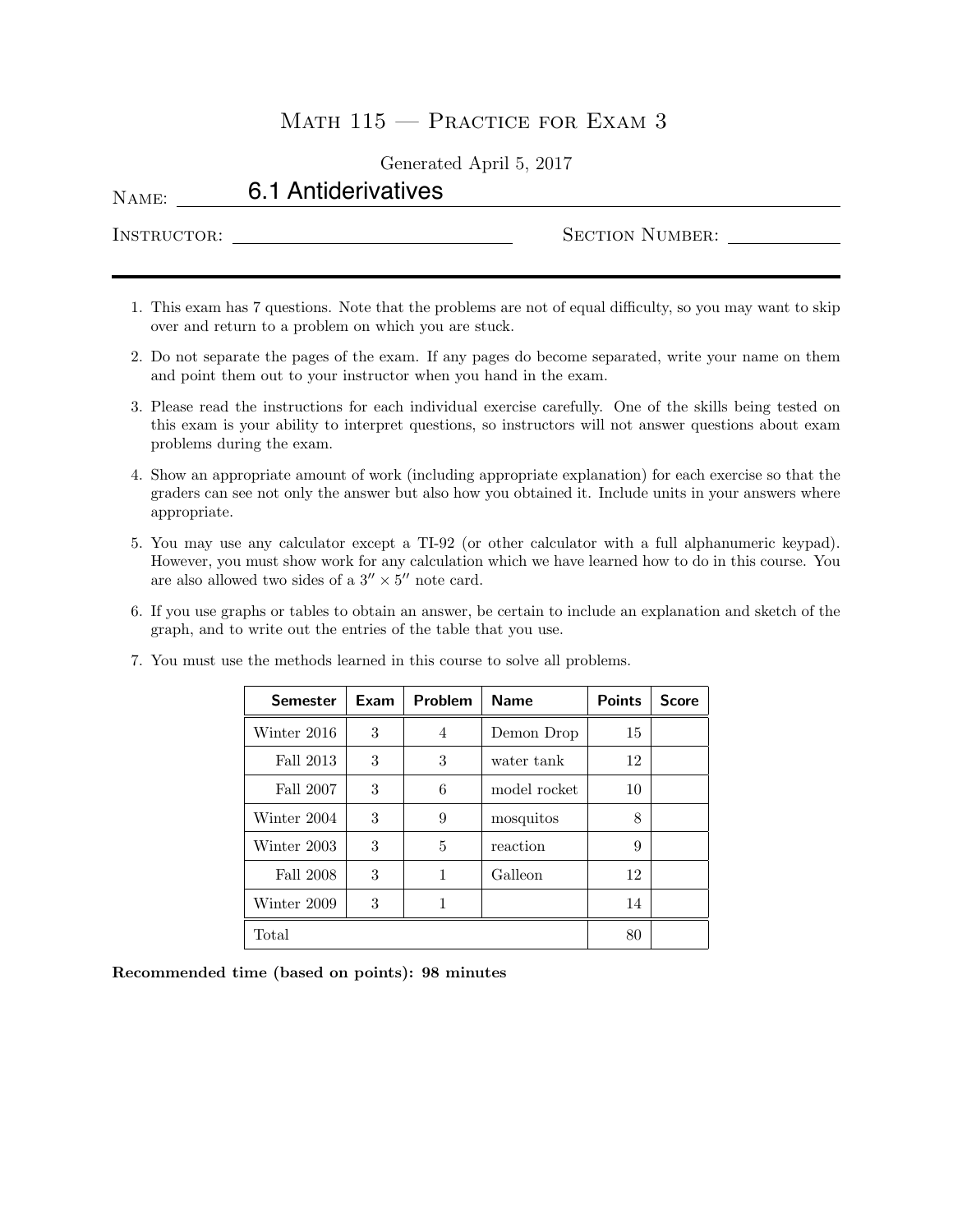4. [15 points] Elana goes on an amusement park ride that moves straight up and down. Let  $v(t)$  model Elana's velocity (in meters/second) t seconds after the ride begins (where  $v(t)$  is positive when the ride is moving upwards, and negative when the ride is moving downwards). A graph of  $v(t)$  for  $0 < t < 12$  is shown below. Assume that  $v(t)$  is piecewise linear for  $0 < t < 6$  and  $6 < t < 10$ , and that the area of the shaded region is 10, as indicated on the graph.  $\hat{y}$ 



a. [4 points] Write an integral that gives Elana's average velocity, in meters/second, from 2 seconds into the ride until 4 seconds into the ride. Then compute the exact value of this integral.

## Answer:

Let  $h(t)$  be Elana's height (in meters) above the ground t seconds after the ride begins. Assume that  $h$  is continuous, and suppose Elana is at a height of 10 meters above the ground when the ride begins.

**b.** [6 points] Fill in the exact values of  $h(t)$  in the table below.

|      |  |  | 10 | 1 <sub>0</sub> |
|------|--|--|----|----------------|
| h(t) |  |  |    |                |

- c. [5 points] Using your work from part **b.**, sketch a detailed graph of  $h(t)$  for  $0 < t < 12$ . In your sketch, be sure that you pay close attention to each of the following:
- $\bullet$  where h is increasing, decreasing, or constant
- where  $h$  is/is not differentiable
- the values of  $h(t)$  you found in part **b.** above • the concavity of the graph of  $y = h(t)$

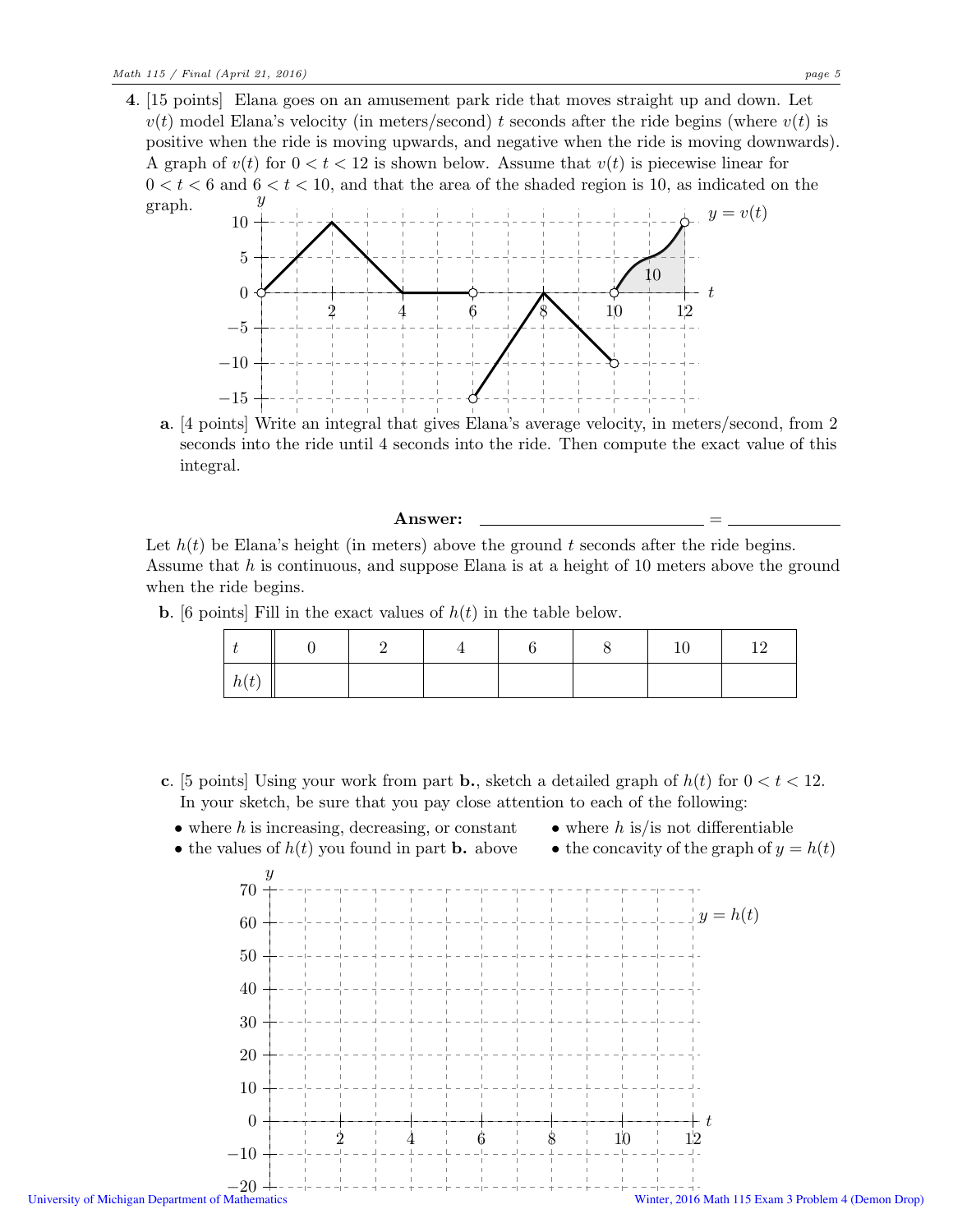**3.** [12 points] The function  $g(t)$  is the volume of water in the town water tank, in thousands of gallons, t hours after 8 A.M. A graph of  $g'(t)$ , the **derivative** of  $g(t)$ , is shown below. Note that  $g'(t)$  is a piecewise-linear function.



- a. [4 points] Write an integral which represents the average rate of change, in thousands of gallons per hour, of the volume of water in the tank between 9 A.M. and 1 P.M. Compute the exact value of this integral.
- b. [2 points] At what time does the tank have the most water in it? At what time does it have the least water?

Answer: The tank has the most water in it at .

The tank has the least water in it at  $\equiv$ 

c. [6 points] Suppose that  $g(3) = 1$ . Sketch a detailed graph of  $g(t)$  and give both coordinates of the point on the graph at  $t = 7$ .

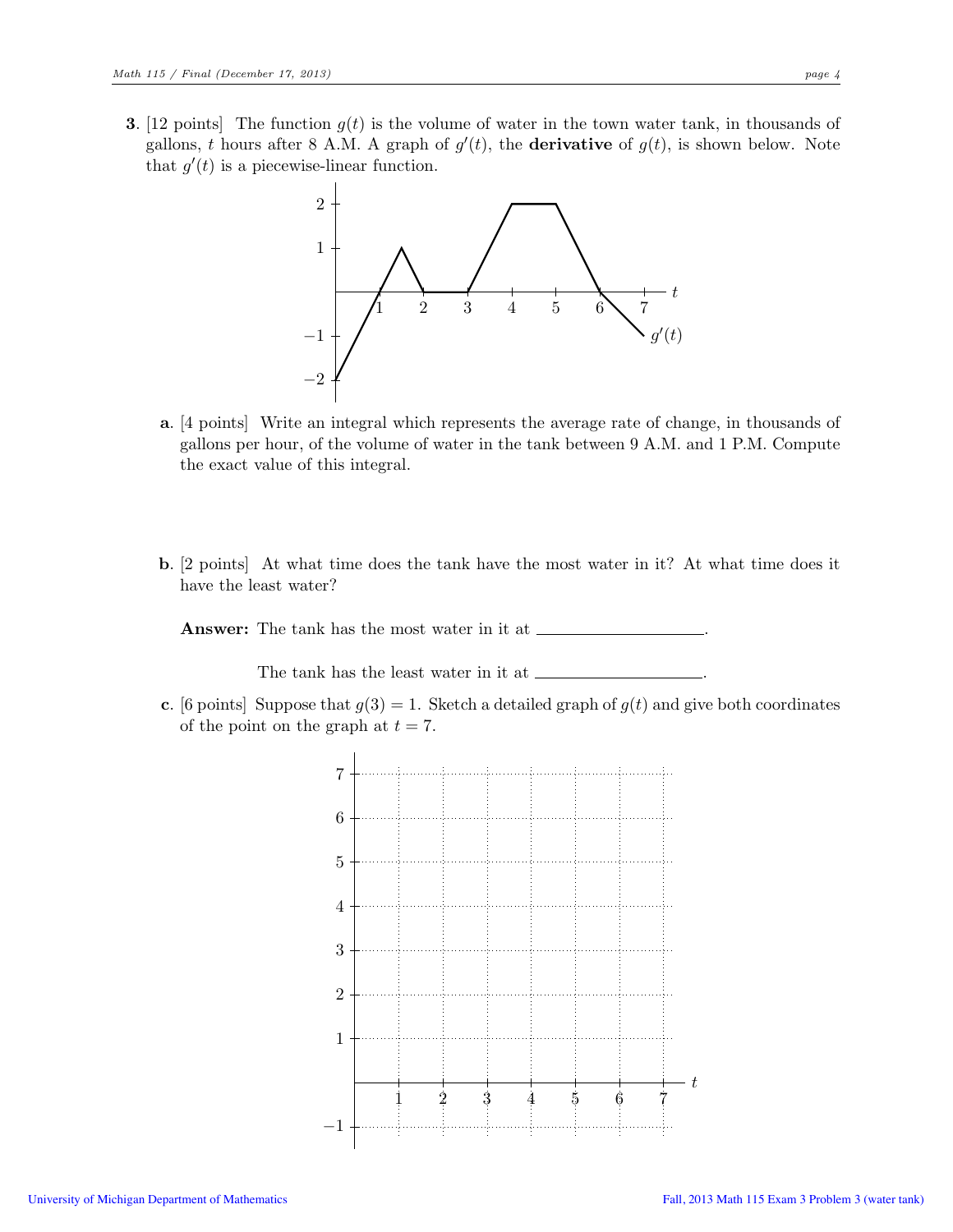6. (10 points) A budding rocket scientist, Seema, has launched her model rocket from the ground at time  $t = 0$ . The velocity profile for Seema's rocket is given in the graph below. (Note: Since the vertical scale is not given, we are interested in the "shapes" and general behavior on the graphs below.)



(a) Sketch a graph of the acceleration of the rocket as a function of time on the axes below.



(b) Sketch a graph of the height of the rocket as a function of time.

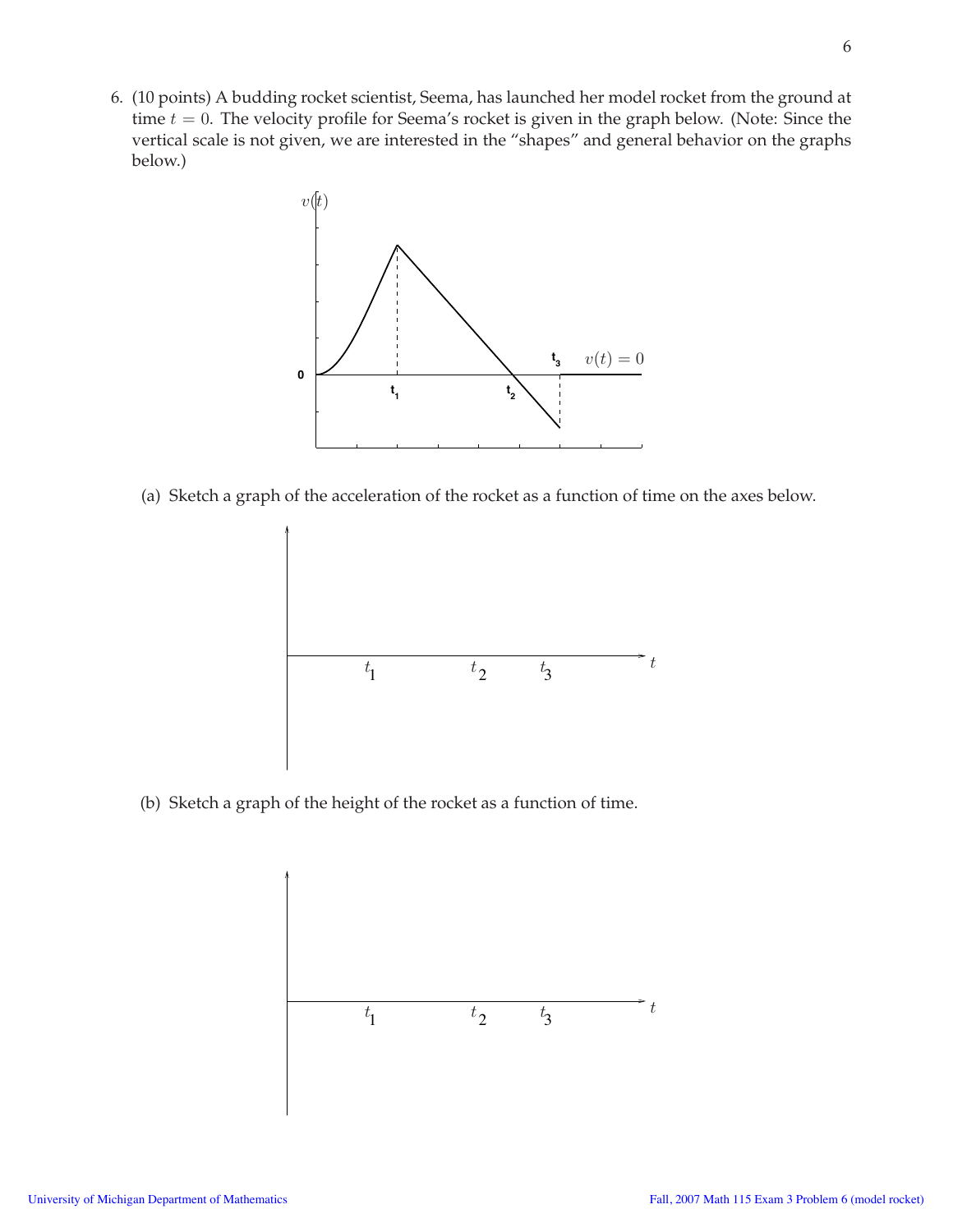9. (8 points) Last year a local entomologist studied the birth and death rate of mosquitos in the Ann Arbor area during the month of May. His research yielded the following graph.



(a) Which of the labelled times  $t_1$  through  $t_6$  is the time when there were the largest number of mosquitos in Ann Arbor during May?

(b) Which of the labelled times  $t_1$  through  $t_6$  is the time when the quantity of mosquitos in Ann Arbor was increasing most rapidly during May?

(c) Sketch a possible graph of the number of mosquitos alive during the month of May on the axes below. Make sure to clearly indicate any maxima, minima, or inflection points.

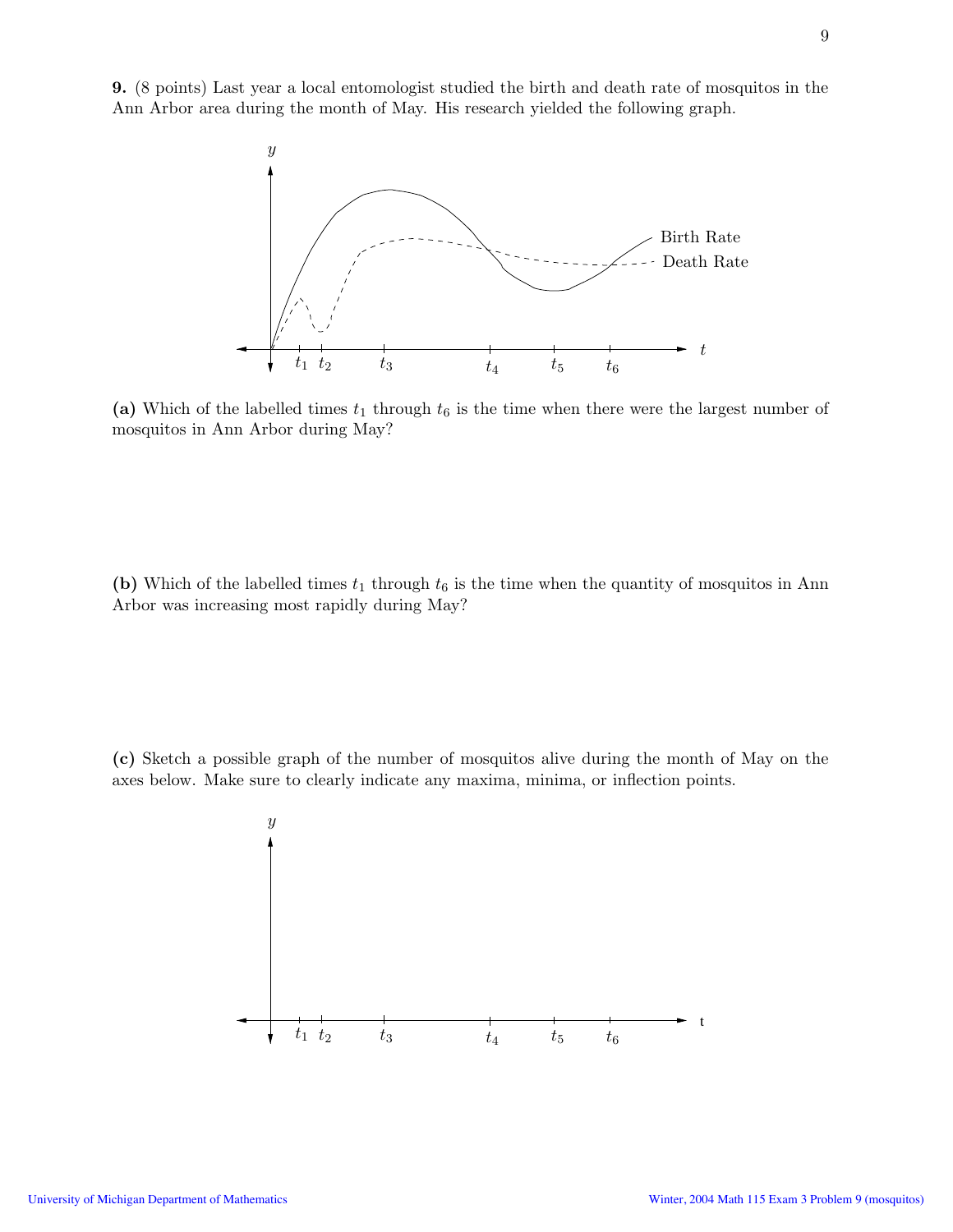5. (9 points) A substance, B, is one of several substances involved in a complex chemical reaction. At certain times during this reaction, substance  $B$  is produced by the reaction while at other times it plays the role of a reactant and is consumed. Given that enough reactants are present, the rate  $M$ , of production of substance  $B$  is approximated by the function whose graph is given below.



(a) Over what interval(s) is the amount of substance  $B$  increasing?

(b) At what time during the reaction is the least amount of substance B present? Explain.

(c) The reaction takes 9 seconds to complete and will not proceed if there is no substance B present. There is a value,  $V$ , such that if the reaction begins with  $V$  or fewer grams of substance B, then the reaction will not proceed to completion. Find the value of  $V$ , and explain your answer.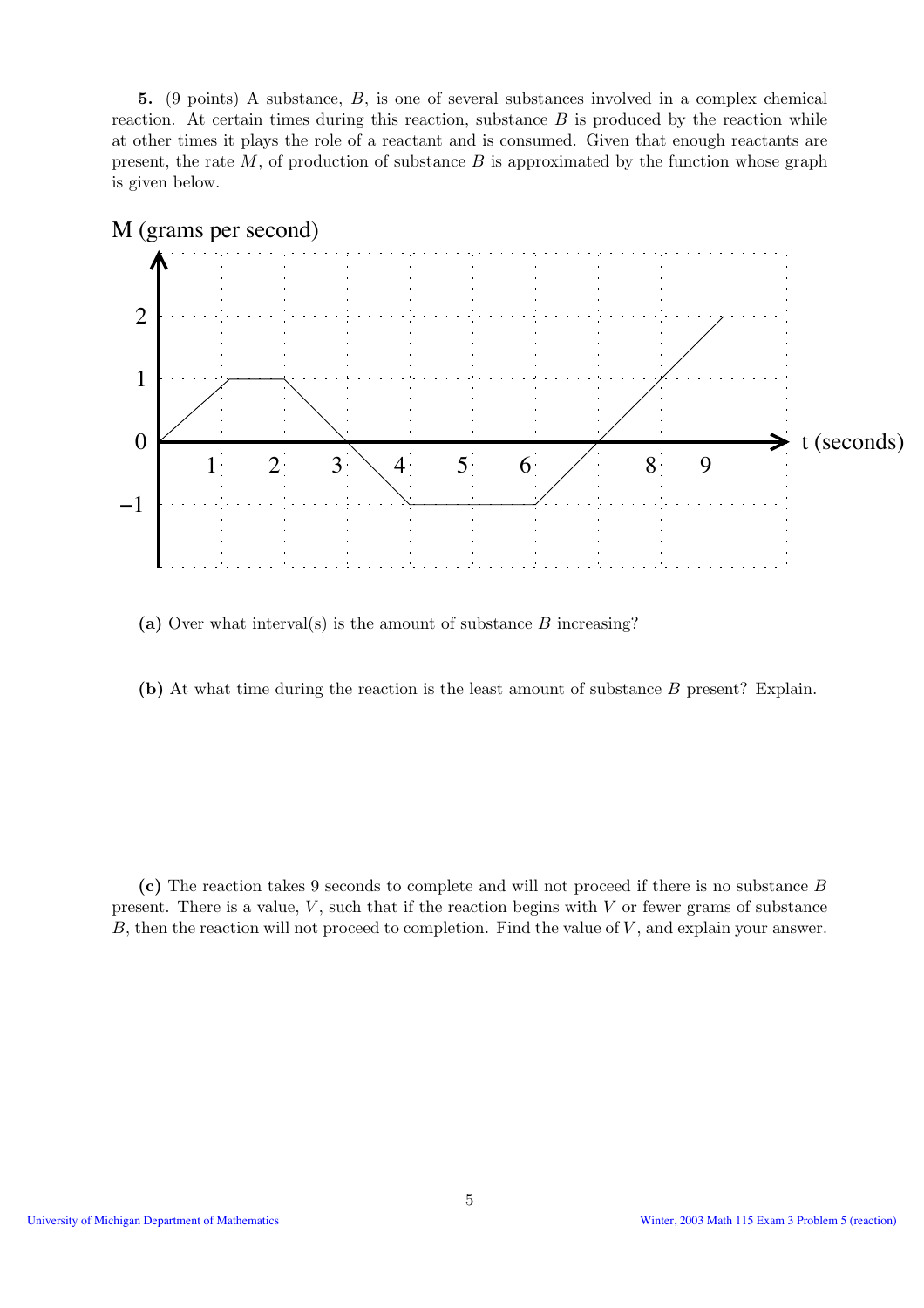1. In the 17th century, a ship's navigator would estimate the distance the ship has traveled using readings of the ship's velocity,  $v(t)$ , in knots (nautical miles per hour). Suppose that between noon and 3:00 pm a certain galleon is traveling with the wind and against the ocean current, and that its velocity is given as the difference between the wind velocity  $w(t)$  and the velocity of the ocean current  $c(t)$ , so that  $v(t) = w(t) - c(t)$ , where t is in hours since noon. Consider the wind and ocean velocities for various times between noon and 3:00 p.m., given by the graphs below:



- (a) (1 point) Using *integral notation* write an expression giving the distance the ship traveled from noon to 3:00 pm. Give units.
- (b) (1 point) Using *integral notation* write an expression giving the average velocity of the ship between noon and 3:00 pm. Give units.
- (c) (2 points) For what intervals was the ship's velocity positive?
- (d) (2 points) For what  $t$  values was the ship not moving towards its destination?
- (e) (2 points) For what intervals was the ship's velocity increasing?
- (f) (4 points) Please circle each integral which is positive and underline each integral which is negative.

$$
\int_{t_1}^{t_3} v(t)dt \qquad \qquad \int_{t_5}^{t_7} v(t)dt \qquad \qquad \int_{t_0}^{t_7} w(t)dt \qquad \qquad \int_{t_3}^{t_5} c(t)dt
$$